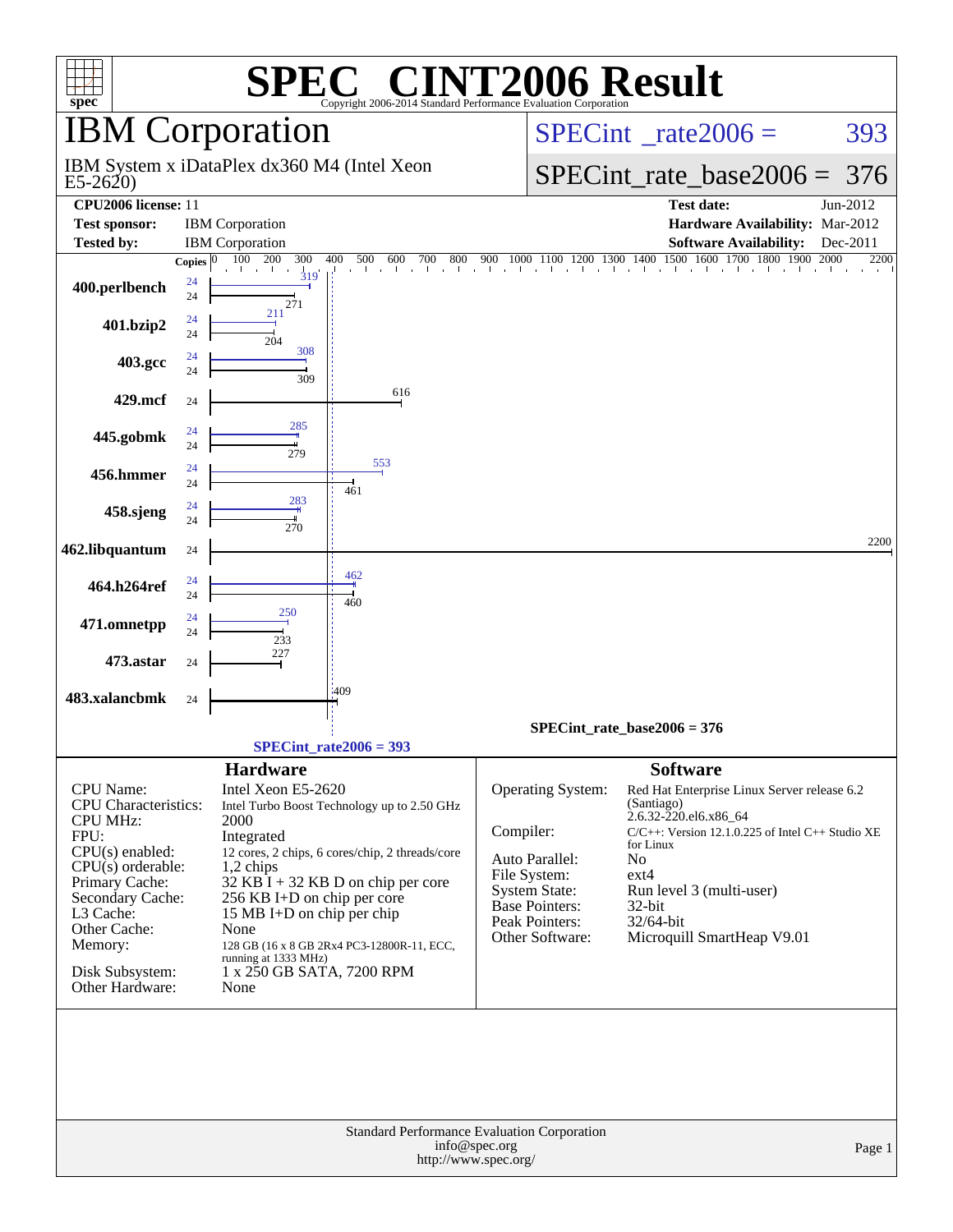

# IBM Corporation

 $E5-2620$ IBM System x iDataPlex dx360 M4 (Intel Xeon SPECint rate $2006 = 393$ 

# [SPECint\\_rate\\_base2006 =](http://www.spec.org/auto/cpu2006/Docs/result-fields.html#SPECintratebase2006) 376

**[CPU2006 license:](http://www.spec.org/auto/cpu2006/Docs/result-fields.html#CPU2006license)** 11 **[Test date:](http://www.spec.org/auto/cpu2006/Docs/result-fields.html#Testdate)** Jun-2012 **[Test sponsor:](http://www.spec.org/auto/cpu2006/Docs/result-fields.html#Testsponsor)** IBM Corporation **[Hardware Availability:](http://www.spec.org/auto/cpu2006/Docs/result-fields.html#HardwareAvailability)** Mar-2012 **[Tested by:](http://www.spec.org/auto/cpu2006/Docs/result-fields.html#Testedby)** IBM Corporation **[Software Availability:](http://www.spec.org/auto/cpu2006/Docs/result-fields.html#SoftwareAvailability)** Dec-2011

#### **[Results Table](http://www.spec.org/auto/cpu2006/Docs/result-fields.html#ResultsTable)**

|                                                                                                          | <b>Base</b>   |                |       |                |            |                |            | <b>Peak</b>   |                |              |                |              |                |              |
|----------------------------------------------------------------------------------------------------------|---------------|----------------|-------|----------------|------------|----------------|------------|---------------|----------------|--------------|----------------|--------------|----------------|--------------|
| <b>Benchmark</b>                                                                                         | <b>Copies</b> | <b>Seconds</b> | Ratio | <b>Seconds</b> | Ratio      | <b>Seconds</b> | Ratio      | <b>Copies</b> | <b>Seconds</b> | <b>Ratio</b> | <b>Seconds</b> | <b>Ratio</b> | <b>Seconds</b> | <b>Ratio</b> |
| 400.perlbench                                                                                            | 24            | 864            | 272   | 865            | 271        | 868            | 270l       | 24            | 733            | 320          | 739            | 317          | 735            | 319          |
| 401.bzip2                                                                                                | 24            | 1134           | 204   | 1134           | 204        | 1132           | 205        | 24            | 1096           | 211          | 1098           | 211          | 1100           | 211          |
| $403.\mathrm{gcc}$                                                                                       | 24            | 628            | 308   | 624            | 310        | 625            | 309        | 24            | 629            | 307          | 628            | 308          | 625            | 309          |
| $429$ .mcf                                                                                               | 24            | 355            | 616   | 355            | 616        | 356            | 615        | 24            | 355            | 616          | 355            | 616          | 356            | 615          |
| $445$ .gobm $k$                                                                                          | 24            | 902            | 279   | 903            | 279        | 927            | 271        | 24            | 907            | 278          | 883            | 285          | 883            | 285          |
| 456.hmmer                                                                                                | 24            | 484            | 462   | 485            | 461        | 489            | 458        | 24            | 405            | 553          | 405            | 553          | 403            | 555          |
| $458$ .sjeng                                                                                             | 24            | 1052           | 276   | 1075           | <b>270</b> | 1076           | <b>270</b> | 24            | 1029           | 282          | 1027           | 283          | 1006           | 289          |
| 462.libquantum                                                                                           | 24            | 226            | 2200  | 226            | 2200       | 226            | 2200       | 24            | 226            | 2200         | 226            | 2200         | 226            | 2200         |
| 464.h264ref                                                                                              | 24            | 1159           | 458   | 1150           | 462        | 1154           | 460        | 24            | 1149           | 462          | 1153           | 460          | 1135           | 468          |
| 471.omnetpp                                                                                              | 24            | 645            | 233   | 644            | 233        | 643            | 233        | 24            | 599            | 250          | 601            | 249          | 600            | 250          |
| $473$ . astar                                                                                            | 24            | 745            | 226   | 741            | 227        | 738            | 228        | 24            | 745            | 226          | 741            | 227          | 738            | 228          |
| 483.xalancbmk                                                                                            | 24            | 405            | 409   | 405            | 409        | 406            | 408I       | 24            | 405            | 409          | 405            | 409          | 406            | 408          |
| Results appear in the order in which they were run. Bold underlined text indicates a median measurement. |               |                |       |                |            |                |            |               |                |              |                |              |                |              |

#### **[Submit Notes](http://www.spec.org/auto/cpu2006/Docs/result-fields.html#SubmitNotes)**

 The numactl mechanism was used to bind copies to processors. The config file option 'submit' was used to generate numactl commands to bind each copy to a specific processor. For details, please see the config file.

#### **[Operating System Notes](http://www.spec.org/auto/cpu2006/Docs/result-fields.html#OperatingSystemNotes)**

 Stack size set to unlimited using "ulimit -s unlimited" Zone reclaim mode enabled with: echo 1 > /proc/sys/vm/zone\_reclaim\_mode

#### **[Platform Notes](http://www.spec.org/auto/cpu2006/Docs/result-fields.html#PlatformNotes)**

Standard Performance Evaluation Corporation BIOS Settings: Operating Mode set to Maximum Performance Sysinfo program /root/SPECcpu-v1.2/Docs/sysinfo \$Rev: 6775 \$ \$Date:: 2011-08-16 #\$ 8787f7622badcf24e01c368b1db4377c running on tianden Mon Jun 4 16:06:25 2012 This section contains SUT (System Under Test) info as seen by some common utilities. To remove or add to this section, see: <http://www.spec.org/cpu2006/Docs/config.html#sysinfo> From /proc/cpuinfo model name : Intel(R) Xeon(R) CPU E5-2620 0 @ 2.00GHz 2 "physical id"s (chips) 24 "processors" cores, siblings (Caution: counting these is hw and system dependent. The Continued on next page

[info@spec.org](mailto:info@spec.org) <http://www.spec.org/>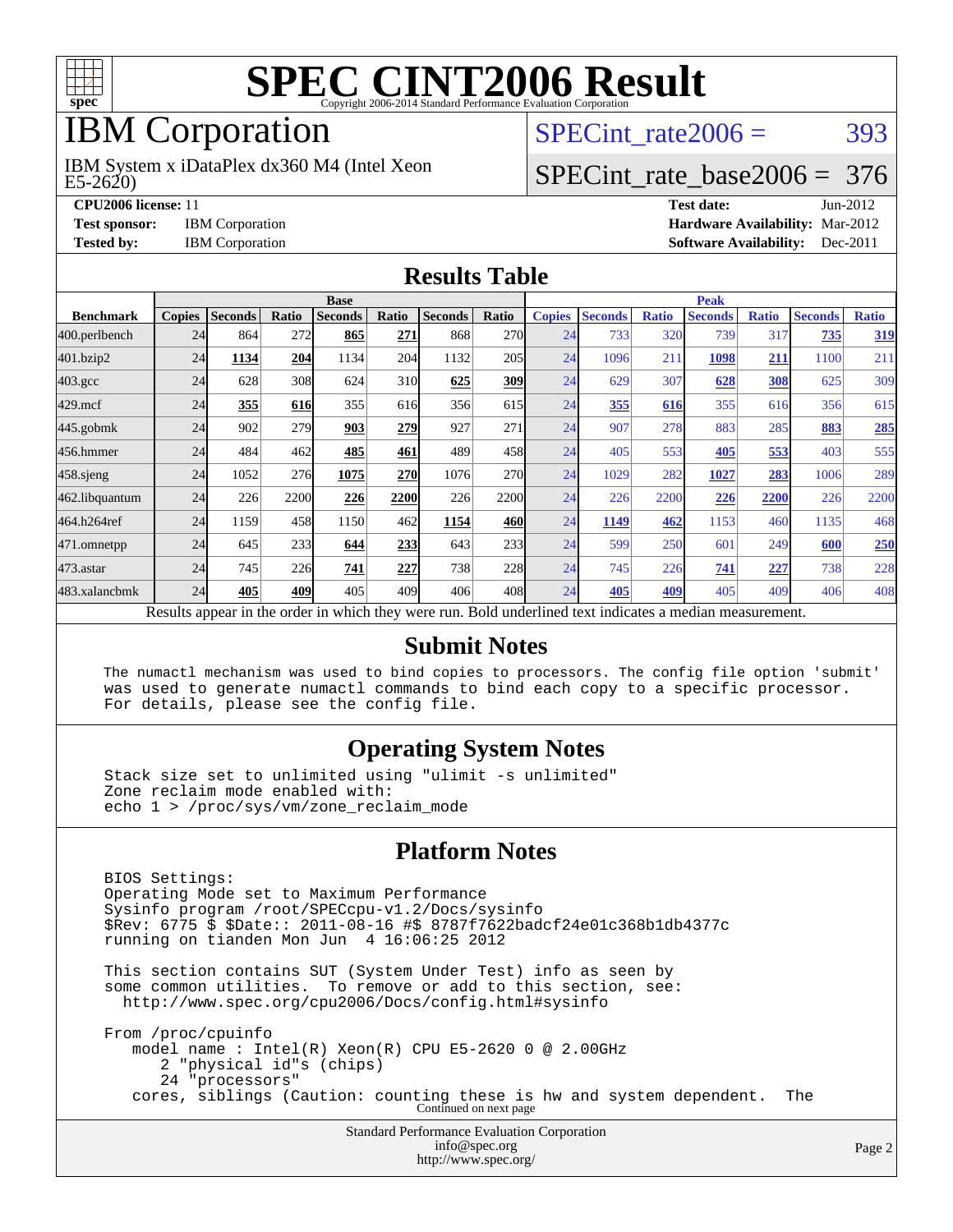

IBM Corporation

 $E5-2620$ IBM System x iDataPlex dx360 M4 (Intel Xeon SPECint rate $2006 = 393$ 

[SPECint\\_rate\\_base2006 =](http://www.spec.org/auto/cpu2006/Docs/result-fields.html#SPECintratebase2006) 376

**[CPU2006 license:](http://www.spec.org/auto/cpu2006/Docs/result-fields.html#CPU2006license)** 11 **[Test date:](http://www.spec.org/auto/cpu2006/Docs/result-fields.html#Testdate)** Jun-2012 **[Test sponsor:](http://www.spec.org/auto/cpu2006/Docs/result-fields.html#Testsponsor)** IBM Corporation **[Hardware Availability:](http://www.spec.org/auto/cpu2006/Docs/result-fields.html#HardwareAvailability)** Mar-2012 **[Tested by:](http://www.spec.org/auto/cpu2006/Docs/result-fields.html#Testedby)** IBM Corporation **IBM** Corporation **[Software Availability:](http://www.spec.org/auto/cpu2006/Docs/result-fields.html#SoftwareAvailability)** Dec-2011

#### **[Platform Notes \(Continued\)](http://www.spec.org/auto/cpu2006/Docs/result-fields.html#PlatformNotes)**

 following excerpts from /proc/cpuinfo might not be reliable. Use with caution.) cpu cores : 6 siblings : 12 physical 0: cores 0 1 2 3 4 5 physical 1: cores 0 1 2 3 4 5 cache size : 15360 KB From /proc/meminfo MemTotal: 132094664 kB HugePages\_Total: 0 Hugepagesize: 2048 kB /usr/bin/lsb\_release -d Red Hat Enterprise Linux Server release 6.2 (Santiago) From /etc/\*release\* /etc/\*version\* redhat-release: Red Hat Enterprise Linux Server release 6.2 (Santiago) system-release: Red Hat Enterprise Linux Server release 6.2 (Santiago) system-release-cpe: cpe:/o:redhat:enterprise\_linux:6server:ga:server uname -a: Linux tianden 2.6.32-220.el6.x86\_64 #1 SMP Wed Nov 9 08:03:13 EST 2011 x86\_64 x86\_64 x86\_64 GNU/Linux run-level 3 Jun 4 15:48 SPEC is set to: /root/SPECcpu-v1.2<br>Filesystem Type Size Use Filesystem Type Size Used Avail Use% Mounted on /dev/mapper/vg\_tianden-lv\_root ext4 145G 61G 78G 44% /

(End of data from sysinfo program)

#### **[General Notes](http://www.spec.org/auto/cpu2006/Docs/result-fields.html#GeneralNotes)**

Environment variables set by runspec before the start of the run: LD\_LIBRARY\_PATH = "/root/SPECcpu-v1.2/libs/32:/root/SPECcpu-v1.2/libs/64" Binaries compiled on a system with 1x Core i7-860 CPU + 8GB memory using RHEL5.5 Transparent Huge Pages enabled with: echo always > /sys/kernel/mm/redhat\_transparent\_hugepage/enabled Filesystem page cache cleared with:<br>echo 1> /proc/sys/vm/drop cac /proc/sys/vm/drop\_caches runspec command invoked through numactl i.e.: numactl --interleave=all runspec <etc>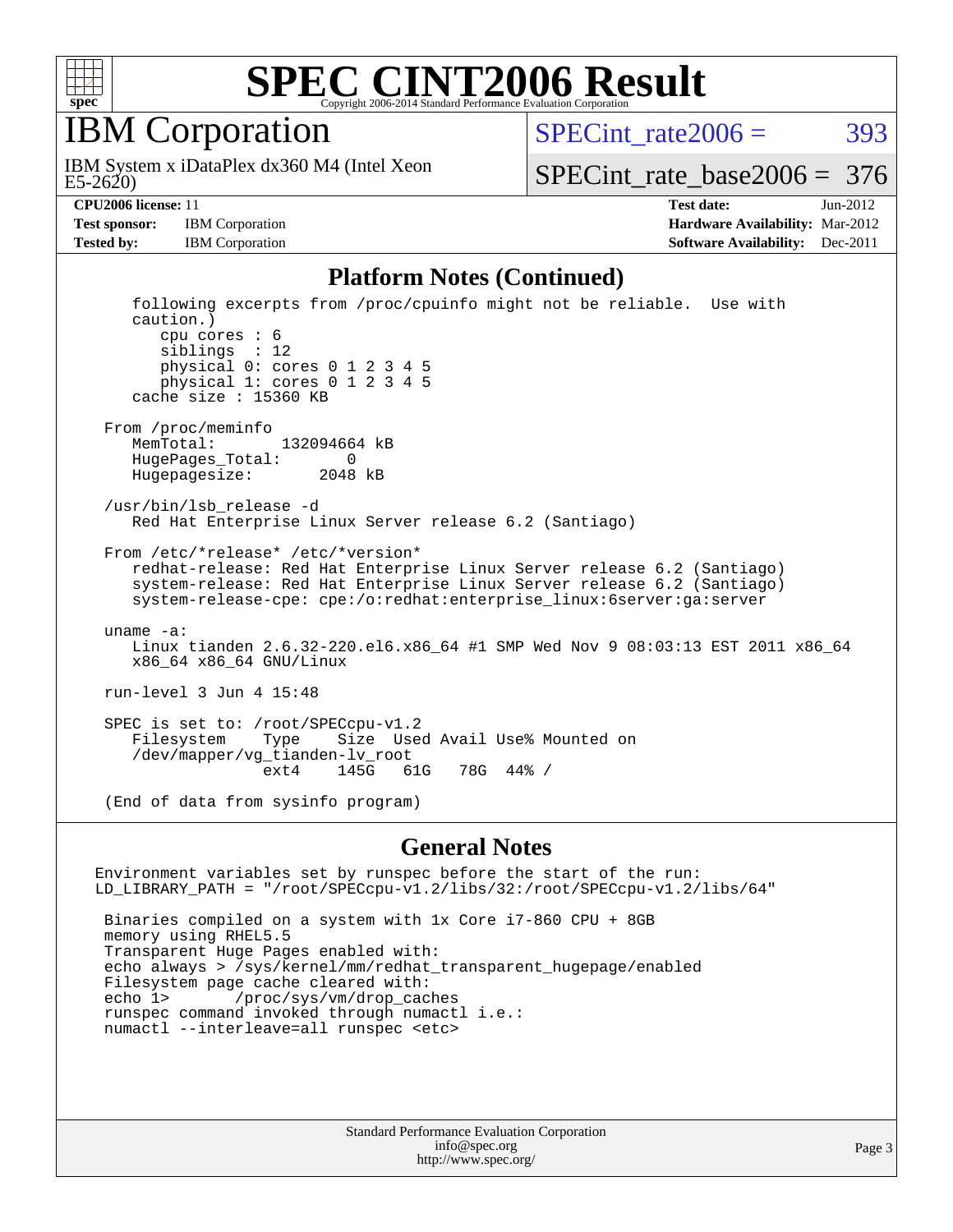

# IBM Corporation

E5-2620) IBM System x iDataPlex dx360 M4 (Intel Xeon

**[Test sponsor:](http://www.spec.org/auto/cpu2006/Docs/result-fields.html#Testsponsor)** IBM Corporation **[Hardware Availability:](http://www.spec.org/auto/cpu2006/Docs/result-fields.html#HardwareAvailability)** Mar-2012 **[Tested by:](http://www.spec.org/auto/cpu2006/Docs/result-fields.html#Testedby)** IBM Corporation **[Software Availability:](http://www.spec.org/auto/cpu2006/Docs/result-fields.html#SoftwareAvailability)** Dec-2011

SPECint rate $2006 = 393$ 

[SPECint\\_rate\\_base2006 =](http://www.spec.org/auto/cpu2006/Docs/result-fields.html#SPECintratebase2006) 376

**[CPU2006 license:](http://www.spec.org/auto/cpu2006/Docs/result-fields.html#CPU2006license)** 11 **[Test date:](http://www.spec.org/auto/cpu2006/Docs/result-fields.html#Testdate)** Jun-2012

## **[Base Compiler Invocation](http://www.spec.org/auto/cpu2006/Docs/result-fields.html#BaseCompilerInvocation)**

[C benchmarks](http://www.spec.org/auto/cpu2006/Docs/result-fields.html#Cbenchmarks):  $\text{icc}$   $-\text{m32}$ 

[C++ benchmarks:](http://www.spec.org/auto/cpu2006/Docs/result-fields.html#CXXbenchmarks) [icpc -m32](http://www.spec.org/cpu2006/results/res2012q3/cpu2006-20120628-23204.flags.html#user_CXXbase_intel_icpc_4e5a5ef1a53fd332b3c49e69c3330699)

### **[Base Portability Flags](http://www.spec.org/auto/cpu2006/Docs/result-fields.html#BasePortabilityFlags)**

 400.perlbench: [-DSPEC\\_CPU\\_LINUX\\_IA32](http://www.spec.org/cpu2006/results/res2012q3/cpu2006-20120628-23204.flags.html#b400.perlbench_baseCPORTABILITY_DSPEC_CPU_LINUX_IA32) 462.libquantum: [-DSPEC\\_CPU\\_LINUX](http://www.spec.org/cpu2006/results/res2012q3/cpu2006-20120628-23204.flags.html#b462.libquantum_baseCPORTABILITY_DSPEC_CPU_LINUX) 483.xalancbmk: [-DSPEC\\_CPU\\_LINUX](http://www.spec.org/cpu2006/results/res2012q3/cpu2006-20120628-23204.flags.html#b483.xalancbmk_baseCXXPORTABILITY_DSPEC_CPU_LINUX)

### **[Base Optimization Flags](http://www.spec.org/auto/cpu2006/Docs/result-fields.html#BaseOptimizationFlags)**

[C benchmarks](http://www.spec.org/auto/cpu2006/Docs/result-fields.html#Cbenchmarks):

[-xSSE4.2](http://www.spec.org/cpu2006/results/res2012q3/cpu2006-20120628-23204.flags.html#user_CCbase_f-xSSE42_f91528193cf0b216347adb8b939d4107) [-ipo](http://www.spec.org/cpu2006/results/res2012q3/cpu2006-20120628-23204.flags.html#user_CCbase_f-ipo) [-O3](http://www.spec.org/cpu2006/results/res2012q3/cpu2006-20120628-23204.flags.html#user_CCbase_f-O3) [-no-prec-div](http://www.spec.org/cpu2006/results/res2012q3/cpu2006-20120628-23204.flags.html#user_CCbase_f-no-prec-div) [-opt-prefetch](http://www.spec.org/cpu2006/results/res2012q3/cpu2006-20120628-23204.flags.html#user_CCbase_f-opt-prefetch) [-opt-mem-layout-trans=3](http://www.spec.org/cpu2006/results/res2012q3/cpu2006-20120628-23204.flags.html#user_CCbase_f-opt-mem-layout-trans_a7b82ad4bd7abf52556d4961a2ae94d5)

[C++ benchmarks:](http://www.spec.org/auto/cpu2006/Docs/result-fields.html#CXXbenchmarks)

[-xSSE4.2](http://www.spec.org/cpu2006/results/res2012q3/cpu2006-20120628-23204.flags.html#user_CXXbase_f-xSSE42_f91528193cf0b216347adb8b939d4107) [-ipo](http://www.spec.org/cpu2006/results/res2012q3/cpu2006-20120628-23204.flags.html#user_CXXbase_f-ipo) [-O3](http://www.spec.org/cpu2006/results/res2012q3/cpu2006-20120628-23204.flags.html#user_CXXbase_f-O3) [-no-prec-div](http://www.spec.org/cpu2006/results/res2012q3/cpu2006-20120628-23204.flags.html#user_CXXbase_f-no-prec-div) [-opt-prefetch](http://www.spec.org/cpu2006/results/res2012q3/cpu2006-20120628-23204.flags.html#user_CXXbase_f-opt-prefetch) [-opt-mem-layout-trans=3](http://www.spec.org/cpu2006/results/res2012q3/cpu2006-20120628-23204.flags.html#user_CXXbase_f-opt-mem-layout-trans_a7b82ad4bd7abf52556d4961a2ae94d5) [-Wl,-z,muldefs](http://www.spec.org/cpu2006/results/res2012q3/cpu2006-20120628-23204.flags.html#user_CXXbase_link_force_multiple1_74079c344b956b9658436fd1b6dd3a8a) [-L/smartheap -lsmartheap](http://www.spec.org/cpu2006/results/res2012q3/cpu2006-20120628-23204.flags.html#user_CXXbase_SmartHeap_7c9e394a5779e1a7fec7c221e123830c)

#### **[Base Other Flags](http://www.spec.org/auto/cpu2006/Docs/result-fields.html#BaseOtherFlags)**

[C benchmarks](http://www.spec.org/auto/cpu2006/Docs/result-fields.html#Cbenchmarks):

403.gcc: [-Dalloca=\\_alloca](http://www.spec.org/cpu2006/results/res2012q3/cpu2006-20120628-23204.flags.html#b403.gcc_baseEXTRA_CFLAGS_Dalloca_be3056838c12de2578596ca5467af7f3)

### **[Peak Compiler Invocation](http://www.spec.org/auto/cpu2006/Docs/result-fields.html#PeakCompilerInvocation)**

[C benchmarks \(except as noted below\)](http://www.spec.org/auto/cpu2006/Docs/result-fields.html#Cbenchmarksexceptasnotedbelow): [icc -m32](http://www.spec.org/cpu2006/results/res2012q3/cpu2006-20120628-23204.flags.html#user_CCpeak_intel_icc_5ff4a39e364c98233615fdd38438c6f2) 400.perlbench: [icc -m64](http://www.spec.org/cpu2006/results/res2012q3/cpu2006-20120628-23204.flags.html#user_peakCCLD400_perlbench_intel_icc_64bit_bda6cc9af1fdbb0edc3795bac97ada53) 401.bzip2: [icc -m64](http://www.spec.org/cpu2006/results/res2012q3/cpu2006-20120628-23204.flags.html#user_peakCCLD401_bzip2_intel_icc_64bit_bda6cc9af1fdbb0edc3795bac97ada53)

456.hmmer: [icc -m64](http://www.spec.org/cpu2006/results/res2012q3/cpu2006-20120628-23204.flags.html#user_peakCCLD456_hmmer_intel_icc_64bit_bda6cc9af1fdbb0edc3795bac97ada53)

458.sjeng: [icc -m64](http://www.spec.org/cpu2006/results/res2012q3/cpu2006-20120628-23204.flags.html#user_peakCCLD458_sjeng_intel_icc_64bit_bda6cc9af1fdbb0edc3795bac97ada53)

```
C++ benchmarks: 
icpc -m32
```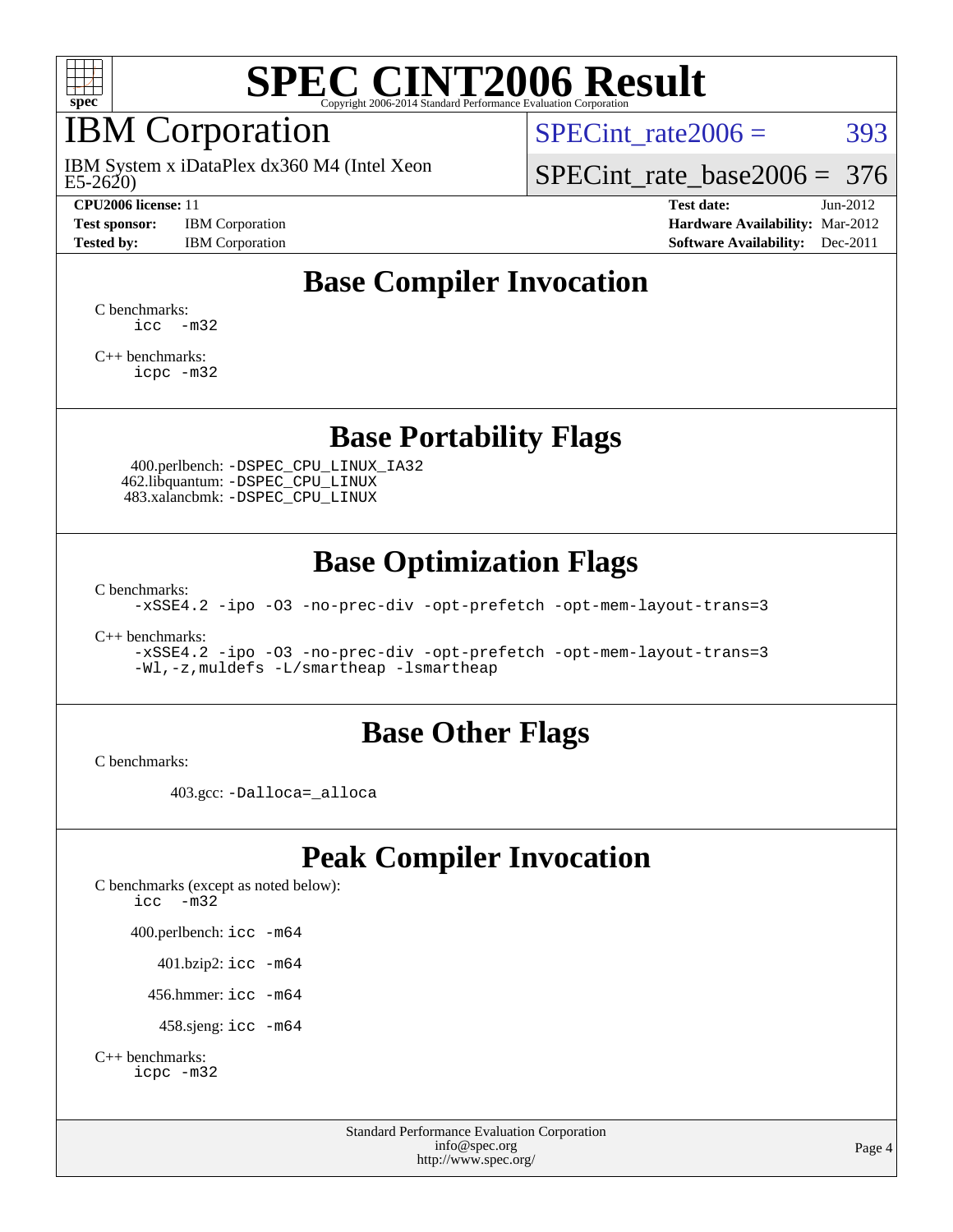

# IBM Corporation

E5-2620) IBM System x iDataPlex dx360 M4 (Intel Xeon SPECint rate $2006 = 393$ 

SPECint rate base  $2006 = 376$ 

**[CPU2006 license:](http://www.spec.org/auto/cpu2006/Docs/result-fields.html#CPU2006license)** 11 **[Test date:](http://www.spec.org/auto/cpu2006/Docs/result-fields.html#Testdate)** Jun-2012 **[Test sponsor:](http://www.spec.org/auto/cpu2006/Docs/result-fields.html#Testsponsor)** IBM Corporation **[Hardware Availability:](http://www.spec.org/auto/cpu2006/Docs/result-fields.html#HardwareAvailability)** Mar-2012 **[Tested by:](http://www.spec.org/auto/cpu2006/Docs/result-fields.html#Testedby)** IBM Corporation **[Software Availability:](http://www.spec.org/auto/cpu2006/Docs/result-fields.html#SoftwareAvailability)** Dec-2011

### **[Peak Portability Flags](http://www.spec.org/auto/cpu2006/Docs/result-fields.html#PeakPortabilityFlags)**

 400.perlbench: [-DSPEC\\_CPU\\_LP64](http://www.spec.org/cpu2006/results/res2012q3/cpu2006-20120628-23204.flags.html#b400.perlbench_peakCPORTABILITY_DSPEC_CPU_LP64) [-DSPEC\\_CPU\\_LINUX\\_X64](http://www.spec.org/cpu2006/results/res2012q3/cpu2006-20120628-23204.flags.html#b400.perlbench_peakCPORTABILITY_DSPEC_CPU_LINUX_X64) 401.bzip2: [-DSPEC\\_CPU\\_LP64](http://www.spec.org/cpu2006/results/res2012q3/cpu2006-20120628-23204.flags.html#suite_peakCPORTABILITY401_bzip2_DSPEC_CPU_LP64) 456.hmmer: [-DSPEC\\_CPU\\_LP64](http://www.spec.org/cpu2006/results/res2012q3/cpu2006-20120628-23204.flags.html#suite_peakCPORTABILITY456_hmmer_DSPEC_CPU_LP64) 458.sjeng: [-DSPEC\\_CPU\\_LP64](http://www.spec.org/cpu2006/results/res2012q3/cpu2006-20120628-23204.flags.html#suite_peakCPORTABILITY458_sjeng_DSPEC_CPU_LP64) 462.libquantum: [-DSPEC\\_CPU\\_LINUX](http://www.spec.org/cpu2006/results/res2012q3/cpu2006-20120628-23204.flags.html#b462.libquantum_peakCPORTABILITY_DSPEC_CPU_LINUX) 483.xalancbmk: [-DSPEC\\_CPU\\_LINUX](http://www.spec.org/cpu2006/results/res2012q3/cpu2006-20120628-23204.flags.html#b483.xalancbmk_peakCXXPORTABILITY_DSPEC_CPU_LINUX)

# **[Peak Optimization Flags](http://www.spec.org/auto/cpu2006/Docs/result-fields.html#PeakOptimizationFlags)**

[C benchmarks](http://www.spec.org/auto/cpu2006/Docs/result-fields.html#Cbenchmarks):

 400.perlbench: [-xSSE4.2](http://www.spec.org/cpu2006/results/res2012q3/cpu2006-20120628-23204.flags.html#user_peakPASS2_CFLAGSPASS2_LDCFLAGS400_perlbench_f-xSSE42_f91528193cf0b216347adb8b939d4107)(pass 2) [-prof-gen](http://www.spec.org/cpu2006/results/res2012q3/cpu2006-20120628-23204.flags.html#user_peakPASS1_CFLAGSPASS1_LDCFLAGS400_perlbench_prof_gen_e43856698f6ca7b7e442dfd80e94a8fc)(pass 1) [-ipo](http://www.spec.org/cpu2006/results/res2012q3/cpu2006-20120628-23204.flags.html#user_peakPASS2_CFLAGSPASS2_LDCFLAGS400_perlbench_f-ipo)(pass 2) [-O3](http://www.spec.org/cpu2006/results/res2012q3/cpu2006-20120628-23204.flags.html#user_peakPASS2_CFLAGSPASS2_LDCFLAGS400_perlbench_f-O3)(pass 2) [-no-prec-div](http://www.spec.org/cpu2006/results/res2012q3/cpu2006-20120628-23204.flags.html#user_peakPASS2_CFLAGSPASS2_LDCFLAGS400_perlbench_f-no-prec-div)(pass 2) [-prof-use](http://www.spec.org/cpu2006/results/res2012q3/cpu2006-20120628-23204.flags.html#user_peakPASS2_CFLAGSPASS2_LDCFLAGS400_perlbench_prof_use_bccf7792157ff70d64e32fe3e1250b55)(pass 2) [-auto-ilp32](http://www.spec.org/cpu2006/results/res2012q3/cpu2006-20120628-23204.flags.html#user_peakCOPTIMIZE400_perlbench_f-auto-ilp32)  $401.bzip2: -xSSE4.2(pass 2) -prof-qen(pass 1) -ipo(pass 2)$  $401.bzip2: -xSSE4.2(pass 2) -prof-qen(pass 1) -ipo(pass 2)$  $401.bzip2: -xSSE4.2(pass 2) -prof-qen(pass 1) -ipo(pass 2)$  $401.bzip2: -xSSE4.2(pass 2) -prof-qen(pass 1) -ipo(pass 2)$  $401.bzip2: -xSSE4.2(pass 2) -prof-qen(pass 1) -ipo(pass 2)$ [-O3](http://www.spec.org/cpu2006/results/res2012q3/cpu2006-20120628-23204.flags.html#user_peakPASS2_CFLAGSPASS2_LDCFLAGS401_bzip2_f-O3)(pass 2) [-no-prec-div](http://www.spec.org/cpu2006/results/res2012q3/cpu2006-20120628-23204.flags.html#user_peakPASS2_CFLAGSPASS2_LDCFLAGS401_bzip2_f-no-prec-div)(pass 2) [-prof-use](http://www.spec.org/cpu2006/results/res2012q3/cpu2006-20120628-23204.flags.html#user_peakPASS2_CFLAGSPASS2_LDCFLAGS401_bzip2_prof_use_bccf7792157ff70d64e32fe3e1250b55)(pass 2) [-opt-prefetch](http://www.spec.org/cpu2006/results/res2012q3/cpu2006-20120628-23204.flags.html#user_peakCOPTIMIZE401_bzip2_f-opt-prefetch) [-auto-ilp32](http://www.spec.org/cpu2006/results/res2012q3/cpu2006-20120628-23204.flags.html#user_peakCOPTIMIZE401_bzip2_f-auto-ilp32) [-ansi-alias](http://www.spec.org/cpu2006/results/res2012q3/cpu2006-20120628-23204.flags.html#user_peakCOPTIMIZE401_bzip2_f-ansi-alias) 403.gcc: [-xSSE4.2](http://www.spec.org/cpu2006/results/res2012q3/cpu2006-20120628-23204.flags.html#user_peakCOPTIMIZE403_gcc_f-xSSE42_f91528193cf0b216347adb8b939d4107) [-ipo](http://www.spec.org/cpu2006/results/res2012q3/cpu2006-20120628-23204.flags.html#user_peakCOPTIMIZE403_gcc_f-ipo) [-O3](http://www.spec.org/cpu2006/results/res2012q3/cpu2006-20120628-23204.flags.html#user_peakCOPTIMIZE403_gcc_f-O3) [-no-prec-div](http://www.spec.org/cpu2006/results/res2012q3/cpu2006-20120628-23204.flags.html#user_peakCOPTIMIZE403_gcc_f-no-prec-div) 429.mcf: basepeak = yes 445.gobmk: [-xSSE4.2](http://www.spec.org/cpu2006/results/res2012q3/cpu2006-20120628-23204.flags.html#user_peakPASS2_CFLAGSPASS2_LDCFLAGS445_gobmk_f-xSSE42_f91528193cf0b216347adb8b939d4107)(pass 2) [-prof-gen](http://www.spec.org/cpu2006/results/res2012q3/cpu2006-20120628-23204.flags.html#user_peakPASS1_CFLAGSPASS1_LDCFLAGS445_gobmk_prof_gen_e43856698f6ca7b7e442dfd80e94a8fc)(pass 1) [-prof-use](http://www.spec.org/cpu2006/results/res2012q3/cpu2006-20120628-23204.flags.html#user_peakPASS2_CFLAGSPASS2_LDCFLAGS445_gobmk_prof_use_bccf7792157ff70d64e32fe3e1250b55)(pass 2) [-ansi-alias](http://www.spec.org/cpu2006/results/res2012q3/cpu2006-20120628-23204.flags.html#user_peakCOPTIMIZE445_gobmk_f-ansi-alias) [-opt-mem-layout-trans=3](http://www.spec.org/cpu2006/results/res2012q3/cpu2006-20120628-23204.flags.html#user_peakCOPTIMIZE445_gobmk_f-opt-mem-layout-trans_a7b82ad4bd7abf52556d4961a2ae94d5) 456.hmmer: [-xSSE4.2](http://www.spec.org/cpu2006/results/res2012q3/cpu2006-20120628-23204.flags.html#user_peakCOPTIMIZE456_hmmer_f-xSSE42_f91528193cf0b216347adb8b939d4107) [-ipo](http://www.spec.org/cpu2006/results/res2012q3/cpu2006-20120628-23204.flags.html#user_peakCOPTIMIZE456_hmmer_f-ipo) [-O3](http://www.spec.org/cpu2006/results/res2012q3/cpu2006-20120628-23204.flags.html#user_peakCOPTIMIZE456_hmmer_f-O3) [-no-prec-div](http://www.spec.org/cpu2006/results/res2012q3/cpu2006-20120628-23204.flags.html#user_peakCOPTIMIZE456_hmmer_f-no-prec-div) [-unroll2](http://www.spec.org/cpu2006/results/res2012q3/cpu2006-20120628-23204.flags.html#user_peakCOPTIMIZE456_hmmer_f-unroll_784dae83bebfb236979b41d2422d7ec2) [-auto-ilp32](http://www.spec.org/cpu2006/results/res2012q3/cpu2006-20120628-23204.flags.html#user_peakCOPTIMIZE456_hmmer_f-auto-ilp32) 458.sjeng: [-xSSE4.2](http://www.spec.org/cpu2006/results/res2012q3/cpu2006-20120628-23204.flags.html#user_peakPASS2_CFLAGSPASS2_LDCFLAGS458_sjeng_f-xSSE42_f91528193cf0b216347adb8b939d4107)(pass 2) [-prof-gen](http://www.spec.org/cpu2006/results/res2012q3/cpu2006-20120628-23204.flags.html#user_peakPASS1_CFLAGSPASS1_LDCFLAGS458_sjeng_prof_gen_e43856698f6ca7b7e442dfd80e94a8fc)(pass 1) [-ipo](http://www.spec.org/cpu2006/results/res2012q3/cpu2006-20120628-23204.flags.html#user_peakPASS2_CFLAGSPASS2_LDCFLAGS458_sjeng_f-ipo)(pass 2) [-O3](http://www.spec.org/cpu2006/results/res2012q3/cpu2006-20120628-23204.flags.html#user_peakPASS2_CFLAGSPASS2_LDCFLAGS458_sjeng_f-O3)(pass 2) [-no-prec-div](http://www.spec.org/cpu2006/results/res2012q3/cpu2006-20120628-23204.flags.html#user_peakPASS2_CFLAGSPASS2_LDCFLAGS458_sjeng_f-no-prec-div)(pass 2) [-prof-use](http://www.spec.org/cpu2006/results/res2012q3/cpu2006-20120628-23204.flags.html#user_peakPASS2_CFLAGSPASS2_LDCFLAGS458_sjeng_prof_use_bccf7792157ff70d64e32fe3e1250b55)(pass 2) [-unroll4](http://www.spec.org/cpu2006/results/res2012q3/cpu2006-20120628-23204.flags.html#user_peakCOPTIMIZE458_sjeng_f-unroll_4e5e4ed65b7fd20bdcd365bec371b81f) [-auto-ilp32](http://www.spec.org/cpu2006/results/res2012q3/cpu2006-20120628-23204.flags.html#user_peakCOPTIMIZE458_sjeng_f-auto-ilp32)  $462$ .libquantum: basepeak = yes 464.h264ref: [-xSSE4.2](http://www.spec.org/cpu2006/results/res2012q3/cpu2006-20120628-23204.flags.html#user_peakPASS2_CFLAGSPASS2_LDCFLAGS464_h264ref_f-xSSE42_f91528193cf0b216347adb8b939d4107)(pass 2) [-prof-gen](http://www.spec.org/cpu2006/results/res2012q3/cpu2006-20120628-23204.flags.html#user_peakPASS1_CFLAGSPASS1_LDCFLAGS464_h264ref_prof_gen_e43856698f6ca7b7e442dfd80e94a8fc)(pass 1) [-ipo](http://www.spec.org/cpu2006/results/res2012q3/cpu2006-20120628-23204.flags.html#user_peakPASS2_CFLAGSPASS2_LDCFLAGS464_h264ref_f-ipo)(pass 2) [-O3](http://www.spec.org/cpu2006/results/res2012q3/cpu2006-20120628-23204.flags.html#user_peakPASS2_CFLAGSPASS2_LDCFLAGS464_h264ref_f-O3)(pass 2) [-no-prec-div](http://www.spec.org/cpu2006/results/res2012q3/cpu2006-20120628-23204.flags.html#user_peakPASS2_CFLAGSPASS2_LDCFLAGS464_h264ref_f-no-prec-div)(pass 2) [-prof-use](http://www.spec.org/cpu2006/results/res2012q3/cpu2006-20120628-23204.flags.html#user_peakPASS2_CFLAGSPASS2_LDCFLAGS464_h264ref_prof_use_bccf7792157ff70d64e32fe3e1250b55)(pass 2) [-unroll2](http://www.spec.org/cpu2006/results/res2012q3/cpu2006-20120628-23204.flags.html#user_peakCOPTIMIZE464_h264ref_f-unroll_784dae83bebfb236979b41d2422d7ec2) [-ansi-alias](http://www.spec.org/cpu2006/results/res2012q3/cpu2006-20120628-23204.flags.html#user_peakCOPTIMIZE464_h264ref_f-ansi-alias) [C++ benchmarks:](http://www.spec.org/auto/cpu2006/Docs/result-fields.html#CXXbenchmarks) 471.omnetpp: [-xSSE4.2](http://www.spec.org/cpu2006/results/res2012q3/cpu2006-20120628-23204.flags.html#user_peakPASS2_CXXFLAGSPASS2_LDCXXFLAGS471_omnetpp_f-xSSE42_f91528193cf0b216347adb8b939d4107)(pass 2) [-prof-gen](http://www.spec.org/cpu2006/results/res2012q3/cpu2006-20120628-23204.flags.html#user_peakPASS1_CXXFLAGSPASS1_LDCXXFLAGS471_omnetpp_prof_gen_e43856698f6ca7b7e442dfd80e94a8fc)(pass 1) [-ipo](http://www.spec.org/cpu2006/results/res2012q3/cpu2006-20120628-23204.flags.html#user_peakPASS2_CXXFLAGSPASS2_LDCXXFLAGS471_omnetpp_f-ipo)(pass 2) [-O3](http://www.spec.org/cpu2006/results/res2012q3/cpu2006-20120628-23204.flags.html#user_peakPASS2_CXXFLAGSPASS2_LDCXXFLAGS471_omnetpp_f-O3)(pass 2) [-no-prec-div](http://www.spec.org/cpu2006/results/res2012q3/cpu2006-20120628-23204.flags.html#user_peakPASS2_CXXFLAGSPASS2_LDCXXFLAGS471_omnetpp_f-no-prec-div)(pass 2) [-prof-use](http://www.spec.org/cpu2006/results/res2012q3/cpu2006-20120628-23204.flags.html#user_peakPASS2_CXXFLAGSPASS2_LDCXXFLAGS471_omnetpp_prof_use_bccf7792157ff70d64e32fe3e1250b55)(pass 2) [-ansi-alias](http://www.spec.org/cpu2006/results/res2012q3/cpu2006-20120628-23204.flags.html#user_peakCXXOPTIMIZE471_omnetpp_f-ansi-alias) [-opt-ra-region-strategy=block](http://www.spec.org/cpu2006/results/res2012q3/cpu2006-20120628-23204.flags.html#user_peakCXXOPTIMIZE471_omnetpp_f-opt-ra-region-strategy_a0a37c372d03933b2a18d4af463c1f69) [-Wl,-z,muldefs](http://www.spec.org/cpu2006/results/res2012q3/cpu2006-20120628-23204.flags.html#user_peakEXTRA_LDFLAGS471_omnetpp_link_force_multiple1_74079c344b956b9658436fd1b6dd3a8a) [-L/smartheap -lsmartheap](http://www.spec.org/cpu2006/results/res2012q3/cpu2006-20120628-23204.flags.html#user_peakEXTRA_LIBS471_omnetpp_SmartHeap_7c9e394a5779e1a7fec7c221e123830c) 473.astar: basepeak = yes

Continued on next page